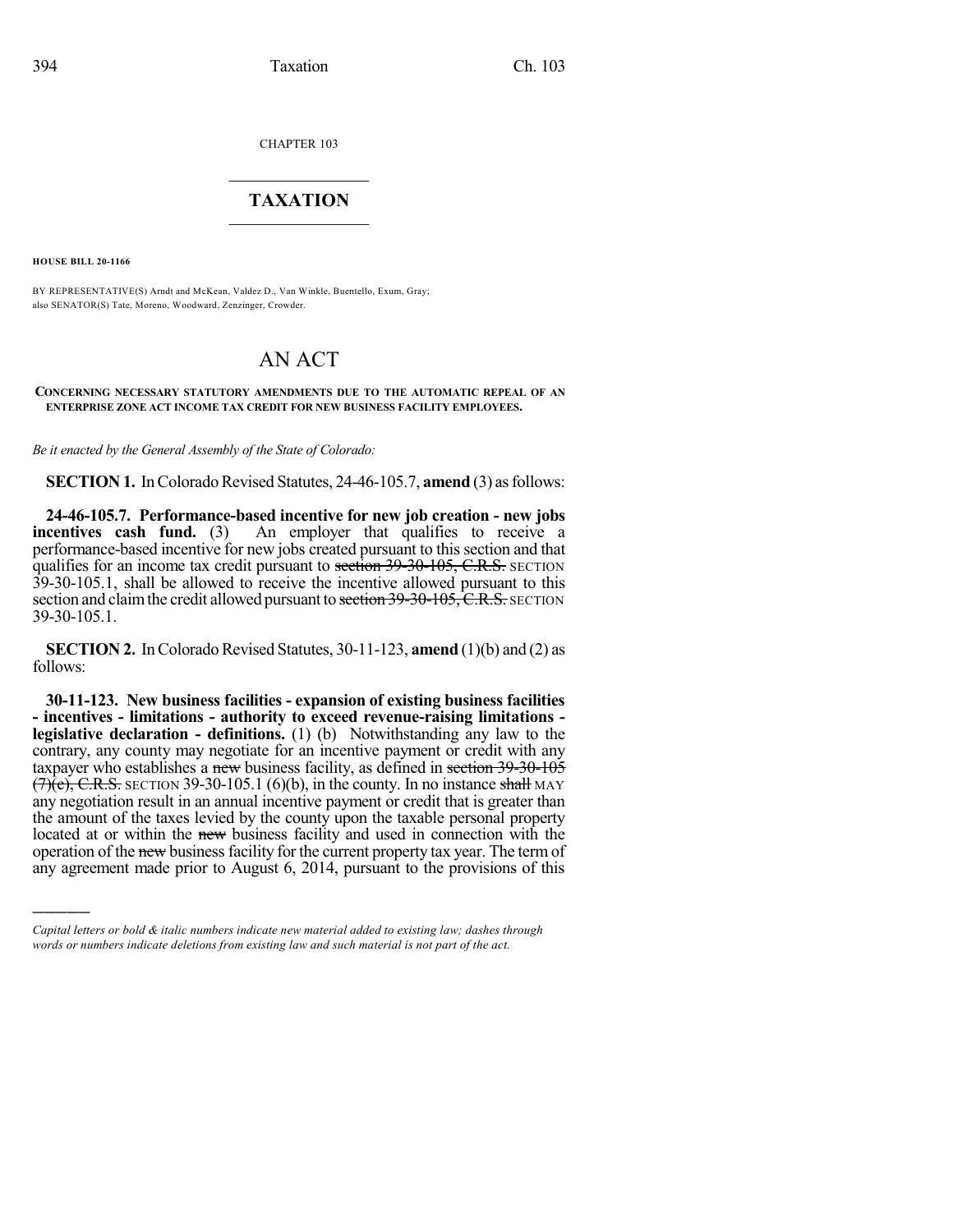### Ch. 103 Taxation 395

subsection  $(1)$  shall MAY not exceed ten years, including the term of any original agreement being renewed. The term of any agreement made on or after August 6, 2014, pursuant to this subsection  $(1)$  shall MAY not exceed thirty-five years, which does not include the term of any prior agreement.

(2) Notwithstanding any law to the contrary, any county may negotiate for an incentive payment or credit with any taxpayer who expands a facility, as defined in section  $39-30-105(7)(c)$ , C.R.S., the expansion of which constitutes a new business facility, as defined in section  $39-30-105$  (7)(e), C.R.S., SECTION 39-30-105.1 (6)(e), THE EXPANSION OF WHICH AUTHORIZES A TAXPAYER TO CLAIM A CREDIT DESCRIBED IN SECTION 39-30-105.1, and that is located in the county. In no instance shall MAY any negotiation result in an annual incentive payment or credit that is greater than the amount of the taxes levied by the county upon the taxable personal property directly attributable to the expansion, located at or within the expanded facility, and used in connection with the operation of the expanded facility for the current property tax year. The term of any agreement made prior to August 6, 2014, pursuant to the provisions of this subsection  $(2)$  shall MAY not exceed ten years, including the term of any original agreement being renewed. The term of any agreement made on or after August 6, 2014, pursuant to this subsection  $(2)$  shall MAY not exceed thirty-five years, which does not include the term of any prior agreement.

**SECTION 3.** In Colorado Revised Statutes, 31-15-903, **amend** (1)(b) and (2) as follows:

**31-15-903. Legislative declaration - municipalities - new business facilities - expanded or existing businessfacilities-incentives-limitations- authority to exceed revenue-raising limitation.** (1) (b) Notwithstanding any law to the contrary, any municipality may negotiate for an incentive payment or credit with any taxpayer who establishes a new business facility, as defined in section 39-30-105  $(7)(e)$ , C.R.S. SECTION 39-30-105.1 (6)(b), in the municipality. In no instance shall MAY any negotiation result in an annual incentive payment or credit that is greater than the amount of taxes levied by the municipality upon the taxable personal property located at or within the new business facility and used in connection with the operation of the new business facility for the current property tax year. The term of any agreement made prior to August 6, 2014, pursuant to the provisions of this subsection  $(1)$  shall MAY not exceed ten years, including the term of any original agreement being renewed. The term of any agreement made on or after August 6, 2014, pursuant to this subsection  $(1)$  shall MAY not exceed thirty-five years, which does not include the term of any prior agreement.

(2) Notwithstanding any law to the contrary, anymunicipality may negotiate for an incentive payment or credit with any taxpayer who expands a facility, as defined in section 39-30-105 (7)(c), C.R.S., the expansion of which constitutes a new business facility, as defined in section 39-30-105 (7)(e), C.R.S., SECTION 39-30-105.1 (6)(e), THE EXPANSION OF WHICH AUTHORIZES A TAXPAYER TO CLAIM A CREDIT DESCRIBED IN SECTION 39-30-105.1, and thatislocated in themunicipality. In no instance shall MAY any negotiation result in an annual incentive payment or credit that is greater than the amount of the taxes levied by the municipality upon the taxable personal property directly attributable to the expansion, located at or within the expanded facility, and used in connection with the operation of the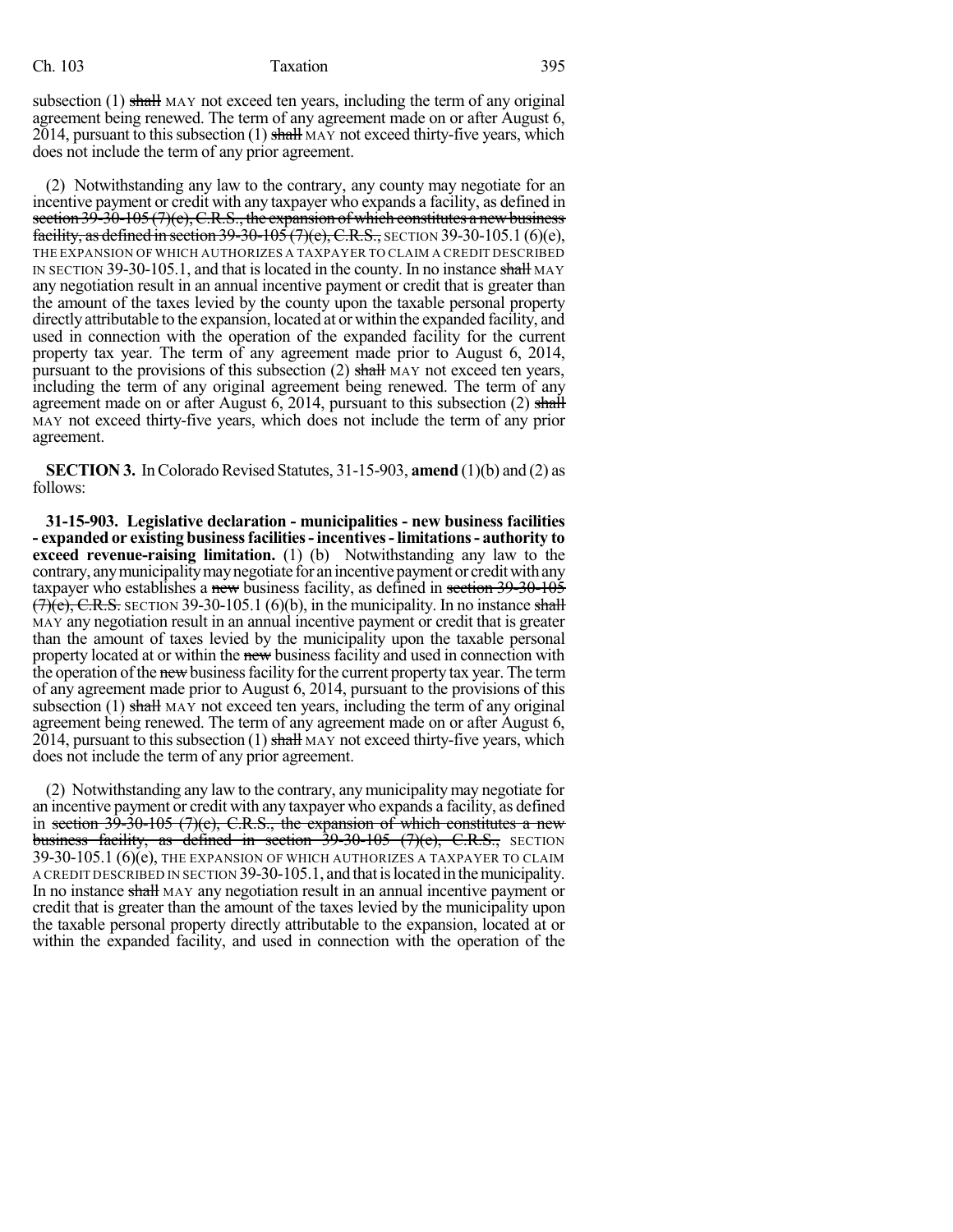396 Taxation Ch. 103

expanded facility for the current property tax year. The term of any agreement made prior to August 6, 2014, pursuant to the provisions of this subsection (2) shall MAY not exceed ten years, including the term of any original agreement being renewed. The term of any agreement made on or after August 6, 2014, pursuant to this subsection (2) shall MAY not exceed thirty-five years, which does not include the term of any prior agreement.

**SECTION 4.** In Colorado Revised Statutes, 32-1-1702, **amend** (1) and (2) as follows:

**32-1-1702. New business facilities - expanded or existing business facilities - incentives - limitations - authority to exceed revenue-raising limitation.** (1) Notwithstanding any law to the contrary, a special district may negotiate for an incentive payment or credit with a taxpayer who establishes a new business facility, as defined in section 39-30-105 (7)(e), C.R.S. SECTION 39-30-105.1 (6)(b), in the special district. In no instance shall MAY any negotiation result in an annual incentive payment or credit that is greater than the amount of taxes levied by the special district upon the taxable business personal property located at or within the new business facility and used in connection with the operation of the new business facility for the current property tax year. The term of any agreement made prior to August 6, 2014, pursuant to the provisions of this subsection  $(1)$  shall MAY not exceed ten years, including the term of any original agreement being renewed. The term of any agreement made on or after August 6, 2014, pursuant to this subsection  $(1)$  shall MAY not exceed thirty-five years, which does not include the term of any prior agreement.

(2) Notwithstanding any law to the contrary, a special district may negotiate for an incentive payment or credit with a taxpayer who expands a facility, as defined in section  $39-30-105$  (7)(c), C.R.S., the expansion of which constitutes a new business facility, as defined in section 39-30-105 (7)(e), C.R.S., SECTION 39-30-105.1 (6)(e), THE EXPANSION OF WHICH AUTHORIZES A TAXPAYER TO CLAIM A CREDIT DESCRIBED IN SECTION 39-30-105.1, and that is located in the special district. In no instance shall MAY any negotiation result in an annual incentive payment or credit that is greater than the amount of the taxes levied by the special district upon the taxable business personal property directly attributable to the expansion located at or within the expanded facility and used in connection with the operation of the expanded facility for the current property tax year. The termof any agreement made prior to August 6, 2014, pursuant to the provisions of this subsection  $(2)$  shall MAY not exceed ten years, including the term of any original agreement being renewed. The term of any agreement made on or after August 6,  $2014$ , pursuant to this subsection (2) shall MAY not exceed thirty-five years, which does not include the term of any prior agreement.

**SECTION 5.** In Colorado Revised Statutes, 39-30-103, **amend** (4)(b) introductory portion,  $(4)(b)(IX)$ ,  $(4)(b)(X)$ ,  $(6)(a)$ , and  $(7)(a)$  introductory portion as follows:

**39-30-103. Zones established - review - termination - repeal.** (4) (b) The Colorado economic development commission shall work with the zone administrators of each enterprise zone to ensure that each zone has specific economic development objectives with outcomes that can be measured with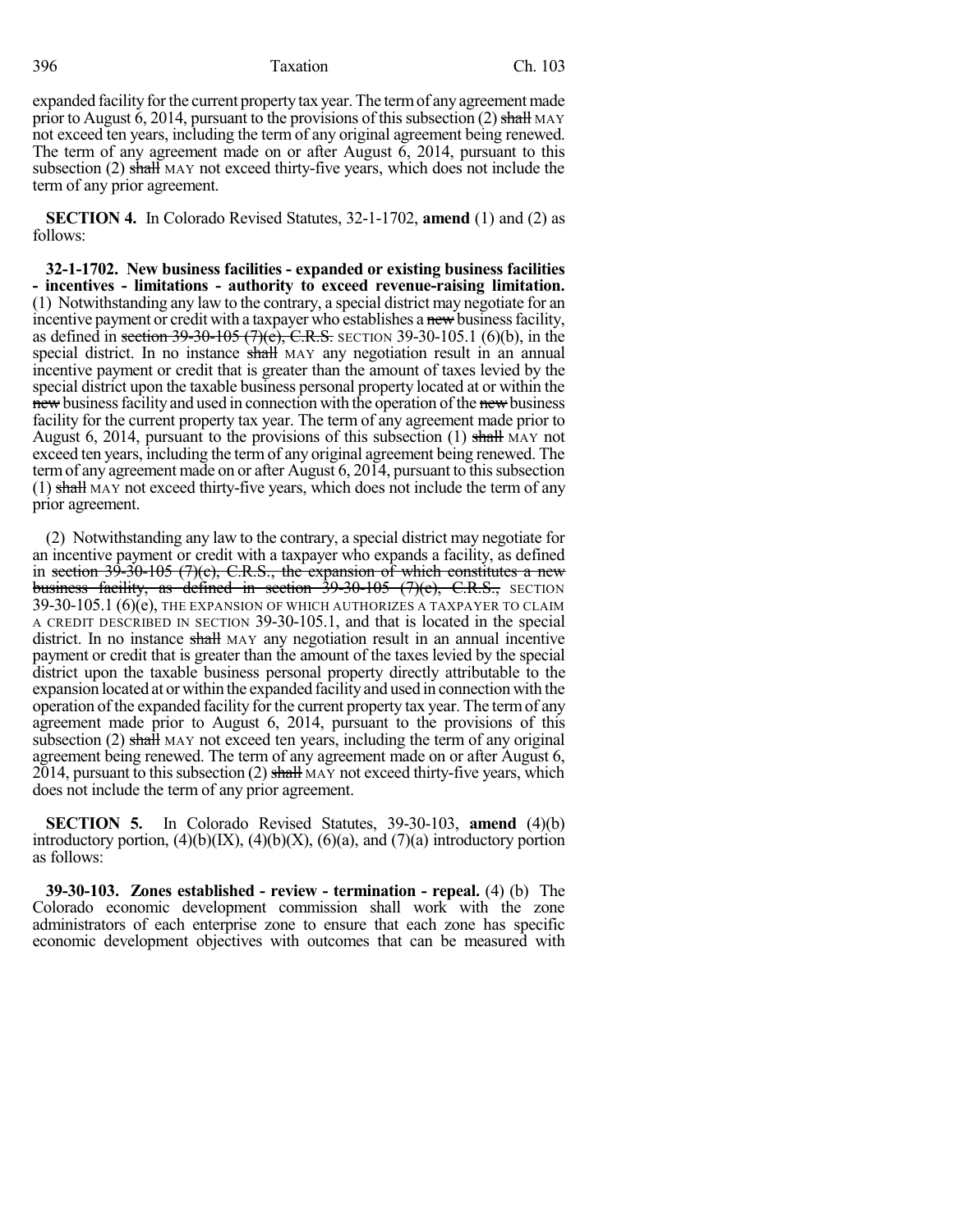#### Ch. 103 Taxation 397

specific, verifiable data. The director of the Colorado office of economic development shall require the zone administrators for each zone to submit annual documentation of efforts to improve conditions in areas designated as enterprise zones and the results of those efforts. Such annual documentation shall MUST include specific, verifiable data that can be used to measure whether the zone has achieved the specific economic development objectives for the zone that have measurable outcomes. In order for the commission to determine if the enterprise zones or portions thereof are achieving the specific economic development objectives submitted pursuant to this paragraph  $(b)$  or to paragraph  $(d)$  of subsection  $(3)$  of this section SUBSECTION (4)(b) OR TO SUBSECTION (3)(d) OF THIS SECTION, such annual documentation shall MUST include, but need not be limited to, the most recent statistics available for companies claiming enterprise zone tax credits on:

(IX) The number of employees employed in new or expanded business facilities for which a credit is claimed pursuant to section 39-30-105 and the number of business facility employees for which a credit is claimed pursuant to section 39-30-105.1;

 $(X)$  The amount of investment tax credits claimed pursuant to section 39-30-104, the amount of credits claimed for new business facility employees pursuant to section 39-30-105, SECTION 39-30-104 and the amount of credits claimed pursuant to section 39-30-105.1;

(6) (a) When the termination of an enterprise zone or portion of an enterprise zone would prevent a taxpayer from qualifying for tax benefits under this article ARTICLE 30 and the taxpayer can identify job creation or capital expansion activities that were planned prior to the termination announcement and that would have otherwise entitled the taxpayer to claim tax benefits under section 39-30-103.5, 39-30-104, 39-30-105, or 39-30-105.1, the enterprise zone administrator and the taxpayer shall jointly certify detailed information about such planned activities. A taxpayer who files such certification with the taxpayer's state income tax return may claim tax benefits otherwise actually earned up to the limits of such certified information for a period not to exceed the ten tax years following the year in which the enterprise zone or portion of an enterprise zone was terminated. It is the intent of this subsection (6) only to permit taxpayers to claim tax benefits on which they demonstrably relied in making business planning decisions, and, except as specifically provided in this subsection  $(6)$ , nothing in this subsection  $(6)$  shall MAY be construed to authorize the commission or any enterprise zone administrator to grant tax benefits that have been repealed by the general assembly or to grant tax benefits in excess of the limits established by law.

(7) (a) Beginning on January 1, 2012, before a taxpayer engages in any activity for which the taxpayer intends to claim an income tax credit pursuant to section 39-30-104, 39-30-105, 39-30-105.1, 39-30-105.5, or 39-30-105.6, an authorized company official of the taxpayer's business or the taxpayer who isthe owner of the business shall submit a pre-certification form to the enterprise zone administrator as specified in this subsection (7). A taxpayer that completes an activity prior to January 1, 2012, for which the taxpayer intends to claim an income tax credit pursuant to this article ARTICLE 30 shall submit to the zone administrator on or before December 31, 2012, any information related to such completed activity that is necessary to receive certification from the zone administrator that the taxpayer's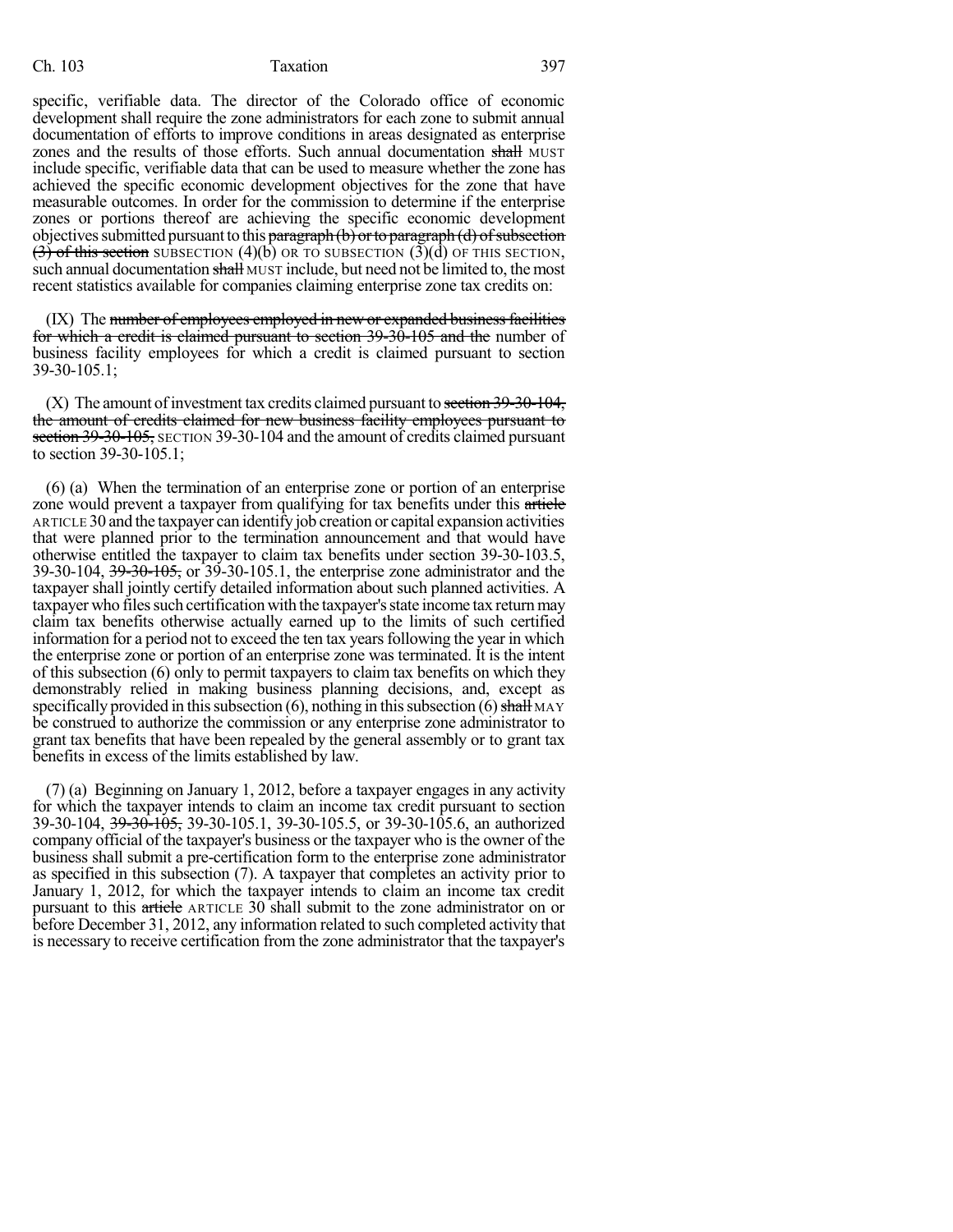business is located in the enterprise zone. Nothing in this subsection (7) shall MAY be construed to require a taxpayer to submit a pre-certification form to the zone administrator for activities completed prior to January 1, 2012. In connection with the pre-certification, the taxpayer shall be required to:

**SECTION 6.** In Colorado Revised Statutes, 39-30-103.2, **amend** (5) as follows:

**39-30-103.2. Enhanced rural enterprise zones- criteria - termination.** (5) If the termination of an enhanced rural enterprise zone would prevent a taxpayer from qualifying for tax benefits under this article ARTICLE 30 and the taxpayer can identify job creation or capital expansion activities that were planned before the director of the Colorado office of economic development issued the list of eligible counties and that would have otherwise entitled the taxpayer to claim tax benefits under section  $39-30-105$  or SECTION 39-30-105.1, the enterprise zone administrator and the taxpayer shall jointly certify detailed information about such planned activities. A taxpayer who files such certification with the taxpayer's state income tax return may claim tax benefits otherwise actually earned up to the limits of such certified information for a period not to exceed the five tax years following the year in which the enhanced rural enterprise zone was terminated. It is the intent of this subsection (5) to permit taxpayers to claim only those tax benefits on which they demonstrably relied in making business planning decisions, and, except as specifically provided in this subsection  $(5)$ , nothing in this subsection  $(5)$  shall MAY be construed to authorize any enterprise zone administrator to grant tax benefits that have been repealed by law or to grant tax benefits in excess of the limits established by law.

**SECTION 7.** In Colorado Revised Statutes, 39-30-104, **amend** (2)(a); and **repeal** (6) as follows:

**39-30-104. Credit against tax - investment in certain property - definitions.** (2) (a) For income tax years commencing prior to January 1, 2014, the amount of the credit set forth in subsection  $(1)$  of this section shall be subject to the limitations ofsection 39-22-507.5; except that, in computing the limitations on credit pursuant to section 39-22-507.5 (3), a taxpayer's actual tax liability for the income tax year shall not be reduced by the amount of credits allowed by section 39-30-105 SECTION 39-30-105.1 and the limit on that portion of a taxpayer's tax liability that exceeds five thousand dollars shall be fifty percent.

(6) For credits claimed for income tax years commencing on or after January  $1$ , 1997, no credit shall be allowed pursuant to this section if the investment resulted from the relocation of a business operation from within the state to an enterprise zone, regardless of whether the original location of the operation was within an enterprise zone, except to the extent such relocation meets the criteria for an expansion pursuant to section  $39-30-105$  (7)(e)(II) and (7)(e)(III).

**SECTION 8.** In Colorado Revised Statutes, 39-30-107.5, **amend** (1)(a) and (2) as follows:

**39-30-107.5. Taxable property valuations - sales taxes - incentives definitions.** (1) (a) Notwithstanding any law to the contrary, any special district, county, municipality, or city and county within an enterprise zone may negotiate